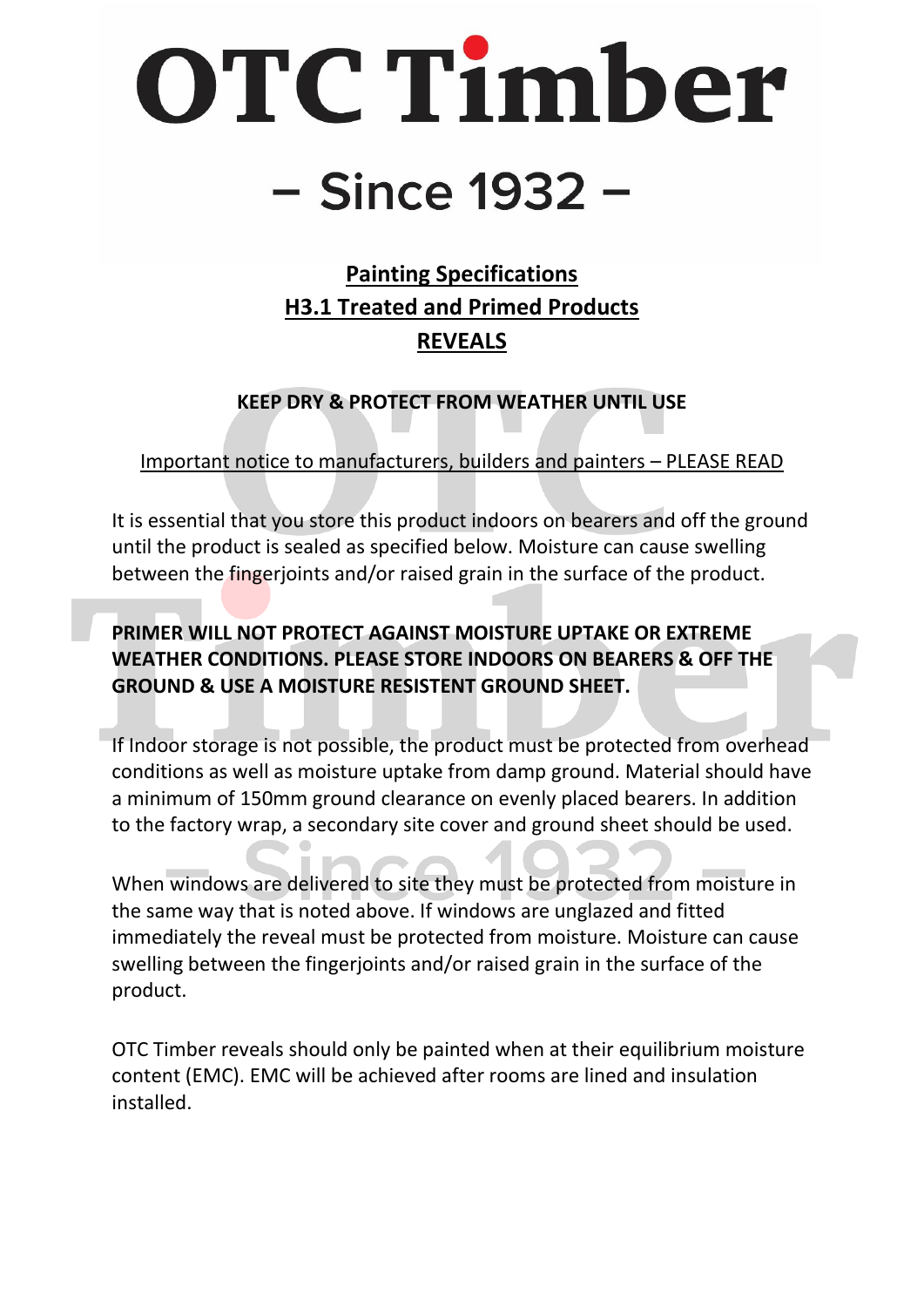Use a correctly calibrated moisture meter to measure moisture content. Board dimensions should also be checked. If larger than factory stated dimensions it is likely that moisture has been absorbed.

If OTC Timber boards have been exposed to the weather for longer than six weeks or the primed surface is unsound follow steps 1, 2, 3, 4 below and apply one full coat of Premium OIL BASED primer undercoat.

Resin may bleed from this product in hot sheltered conditions or where it has been painted in dark colours. Adherence to the specifications below will help minimise the problem. We do not recommend that this product be painted in dark colours or high gloss finishes. Paint light reflective value (LRV) should be 45 or greater.

#### **RECOMMENDED SPECIFICATION FOR PAINTING OTC TIMBER PRIMED H3.1 TREATED PRODUCTS**

- 1. Fill and repair and spot prime all nail holes and any other board imperfections.
- 2. Ensure paint surfaces are clean and free of any contamination, e.g. sawdust, dust, soil, grease and mildew.
- 3. Lightly sand surface where necessary to an even flat finish.
- 4. Apply a minimum of two full coats**<sup>1</sup>** of premium interior acrylic to the recommended film thickness. *It is most important to read the paint manufacturer's instructions on the paint tin/bucket for recommended coverage.*

**<sup>1</sup>**OTC Timber recommends the additional application of one full coat of Premium OIL BASED primer undercoat for increased durability. Total finished paint system film build should exceed 100 microns DFT.